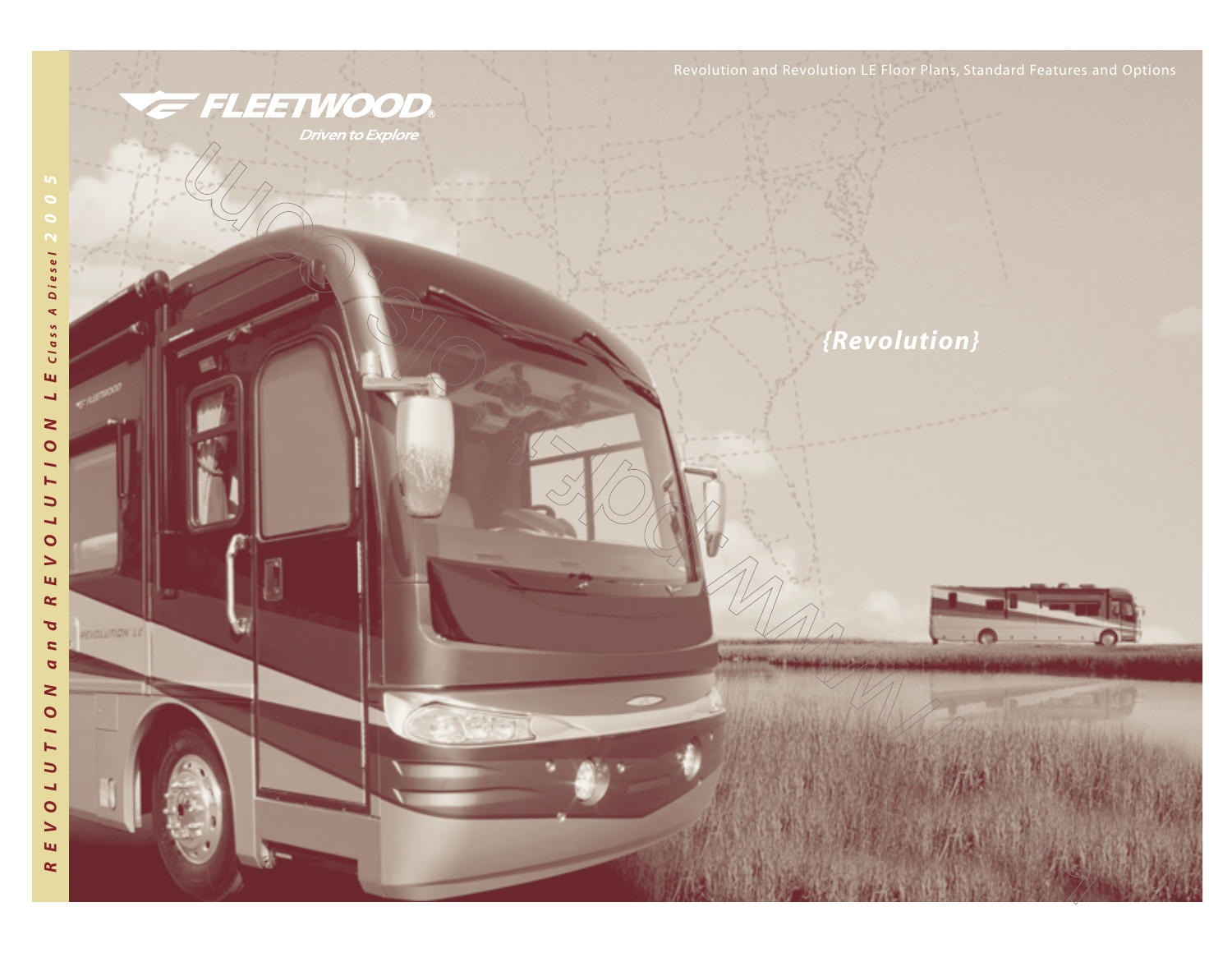# Revolution Floor Plans



Revolution LE Floor Plans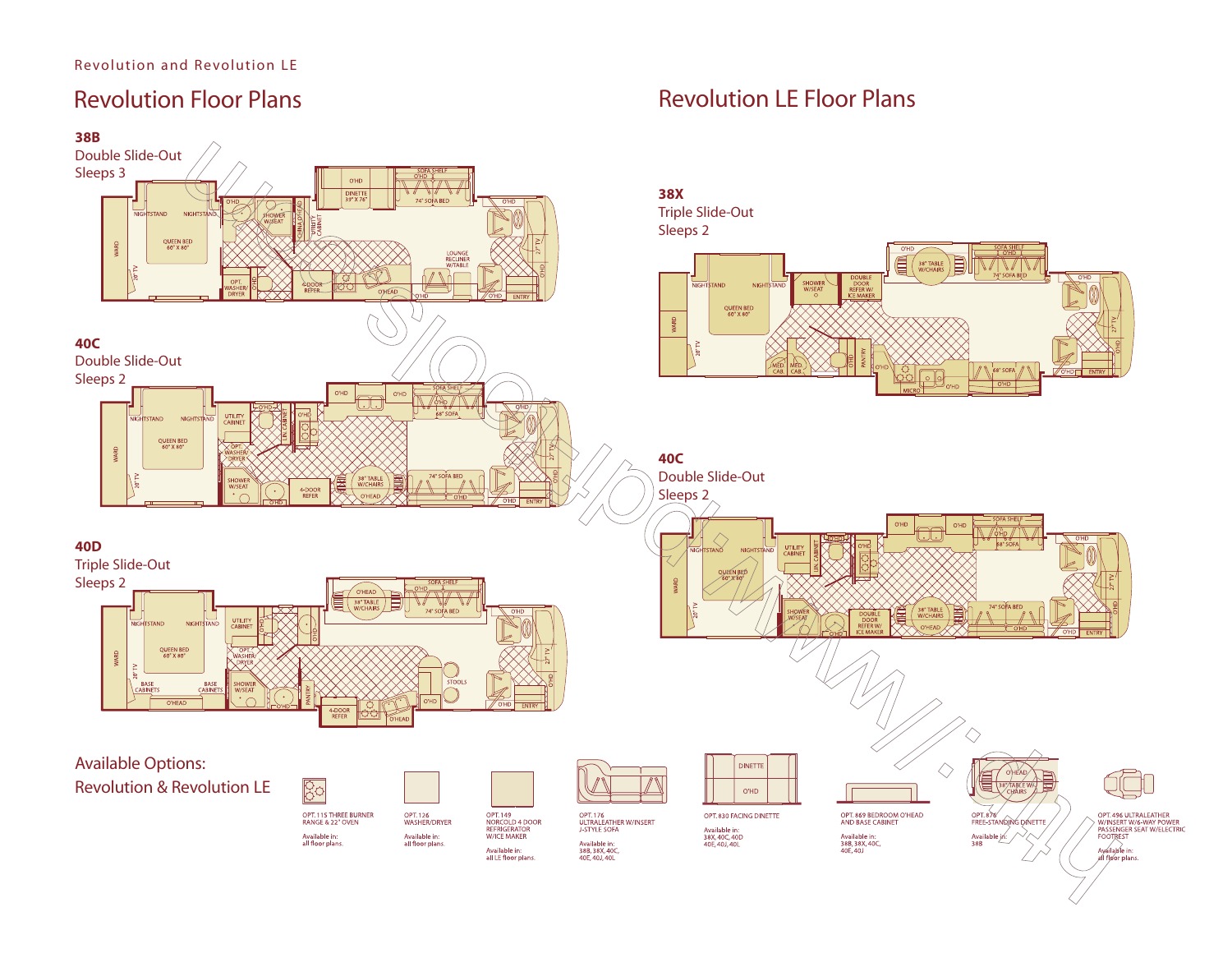

## **40L** Quad Slide-Out

Sleeps 2



Seatbelt configuration may vary depending on options chosen. Sleeping capacity based on standard layout. Optional furniture may increase or decrease sleeping capacity.

# Revolution

# Standard Features

# Interior

## **THROUGHOUT**

• Cruise Control

**Love Seat\***

**w/Icemaker\***

**Sink Covers\***

**BEDROOM**

**Range Covers\***

**GALLEY**

**LIVING ROOM**

• Tile Floor at Front Entry (Laid Diagonally)

• Entry Step Switch at Entry Wall • Centralized Control Panel Display Center • Padded Vinyl Ceiling • Day/Night Pleated Shades • Solid Wood Drawers

**DRIVER CONVENIENCE • Soft Touch Smart Wheel\* • Visteon® AM/FM Radio w/Single CD Player\***

**• Flexsteel® Lounge Recliner w/Flip Up/Down Table (38B)\* • Flexsteel® Ultraleather Sofa Bed\* • Flexsteel® Ultraleather** 

**• Norcold® 120V/LPG Electric 12 cu. ft. 4-Door Refrigerator**

**• Satin Polished Solid Surface** 

**• GE® Convection Microwave Oven w/Built In Range Hood\* • Satin Polished Solid Surface** 

**• Satin Polished Solid Surface Galley Countertop\***

**• 60" x 80" Full Queen Bed Mattress\* • Cedar Lined Wardrobe\*** • Black Smoked Beveled Mirrors

**• Adjustable Brake & Throttle Pedals\* • Tilt/Telescoping Steering Wheel w/Adjustable Dash Gauge Package\* • Rear Vision System w/One-Way Audio (Camera & Monitor)\***

- **84" Interior Height w/Flat Ceiling\*** 12V Fluorescent Ceiling **• Fabrica® Carpeting\***
	- Lighting System
		- Power Vent w/Rain Sensors (All Vents, Galley, Bath & Shower Area)
		- Deluxe Ball Bearing Drawer Guides
		- w/Full Extension Hardware on All Drawers
		- Solid Core Raised Panel Upper Cabinet Doors
		- Smoke Detector/Alarm
		- Passenger Drink Holder
		- Flip Down Driver's Drink Holder
		- Auxiliary Start Switch • Auxiliary Fog Lights
		- Driver's Window w/Slider
		- (3) Power Driver/Passenger
		- Sun Visors • Driver Manual Side Pull Down Shade
		- (2) Auxiliary 12V Dash Receptacles
		- **TracVision® Domed Digital Satellite System\* • 27" Panasonic® TV\* • Panasonic® Home Theater System w/DVD Player\***
		- **High Rise Galley Faucet w/Extendable Sprayer\***
		- **Base Cabinet Storage for the Range & Galley Sink Covers\***
		- **Large 70/30 Split Solid Surface Galley Sink\*** • Recessed 3 Sealed Burners Cook
		- Top (Black Acrylic Finish) • Bar Stools (40D) • Satin Polished Solid Surface Backsplash w/Black Smoked Mirrors
		- Satin Polished Solid Surface Nightstand and Base Cabinet Countertops • Secondary Phone Jack
		- Ceramic Tile Flooring (Laid Diagonally) • Flip Down Shower Seat  $\Diamond$

# Revolution & LE Exclusives

- *Energy Management System (EMS) w/ Soft Start***\*** *• Vacu-Bond® Upper/Lower Floors***\***
- **\* Denotes Fleetwood's Key Features**
- Choice of Walnut, Regency Cherry
- or Clear White Maple Cabinetry • Fire Extinguisher
- LPG Detector/Alarm
- Carbon Monoxide
- Detector/Alarm
- Back–Up Alarm
- Direct Spark Ignition 10 Gallon Water Heater 120V/LPG
- Tank Level Monitor (Interior Only)
- Manual Air Dump Switch
- I.C.C. Light Switch
- Driver/Passenger Map Lights
- Flexsteel® Ultraleather Driver/
- Passenger Seats w/Manual
- Lumbar/6-Way Power
- Battery Disconnect Switch • Pneumatic Step Well Cover
- 4-Head Hi-Fi Panasonic® VCR
- Park Telephone Ready
- TV Cable Ready
- Ceramic Tile Flooring w/Accent (Laid Diagonally)
- Hardwood Dinette Table, 2 Flexsteel® Chairs & 2 Folding Chairs
- 120V Outlet & Telephone Jack at Dinette
- 20" Panasonic® TV • DSS 2nd Receiver Ready – Bedroom Area (Coax Cable)
- Shower Door w/Obscure Glass • Residential China Bowl Flush Toilet w/Hand Sprayer
- *Liberty Chassis With Patent Pending\* (LE Only)*
- Day/Night Pleated Shades **BATHROOM • Satin Polished Solid Surface Lavy Top w/Porcelain Bowl & Moen® Faucet\***
- **Moen® Hand Held Shower Head\*** • Deluxe Medicine Cabinet

*• Complete TuffPEX® Plumbing System***\*** *• 84" Interior Ceiling Height\**

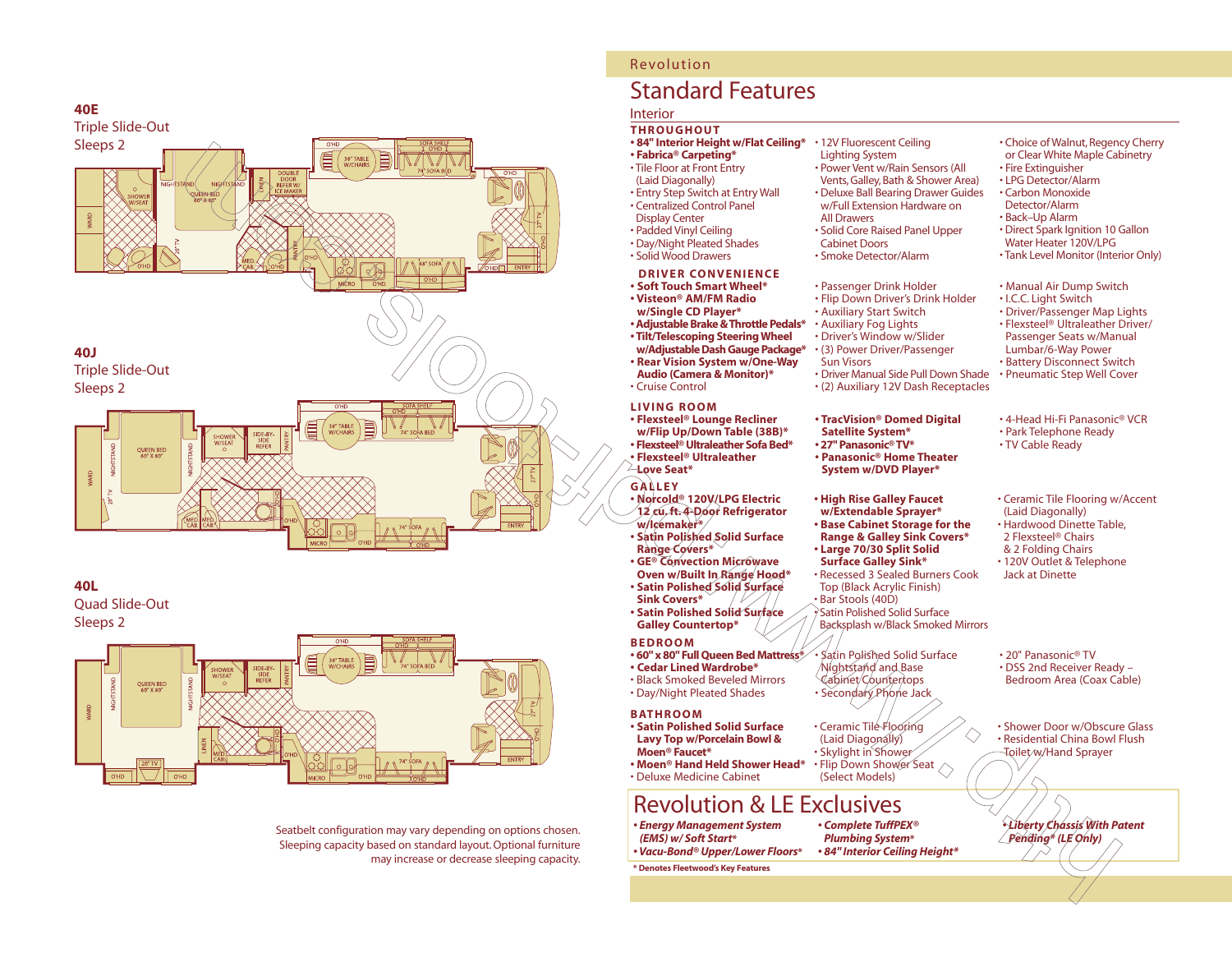# Standard Features

## Exterior

## **THROUGHOUT**

- **Dual 13,500 BTU**
- **Roof Air Conditioners\***
- **Energy Management**
- **System (50 Amp)\***
- **Denso Climate Control System\***
- **Onan® 7.5 kW Quiet Diesel Generator\***
- **Bus Style Large 50" Tall**
- **One-Piece Windshield\***
- **Domed One-Piece Fiberglass Roof w/Radius Corners\***
- **Dual Pane Windows w/Screens\***
- **Window Awnings (Bedroom & Front Roadside Window)\***
- **Trailer Hitch Receiver, 10,000 lbs.\***
- Magnum® 2000 Watt Inverter
- Magnum® Battery Monitor
- Exterior Convenience Light
- at Dump Valves

## **AUTOMOTIVE**

- **3-Point Power Gear Leveling Jacks\***
- **Allison® 3000 MH, 6 Speed Automatic Transmission\***
- **(4) 6-Volt House Batteries (440 Amp)\***

#### **BODY STRUCTURE**

- **Heated Water & Holding Tank Compartments\***
- **• Interlocking Ceiling to Sidewall Tubular Steel Construction\***

#### **SAFETY/CONVENIENCE**

- **Keyless Entry Includes Key Fob\***
- **Power Entry Step w/Last**
- **Out Feature\***

#### **STORAGE**

# **Options**

## **THROUGHOUT (INTERIOR)**

- Central Vacuum System
- w/Accessory Kit
- SOC–Interior Request
- Vented Washer & Dryer
- Flexsteel® Ultraleather J-Style Sofa
- **AUTOMOTIVE**  • Spartan® Stack Rail Chassis w/350 HP Cat® C7 Engine
- CSA Spartan® Package

#### **DRIVER CONVENIENCE** • GPS Navigation System

- w/Sony® Color Back-up Monitor
- OnStar® Navigation System (First year subscription included) • CB Radio Ready
- Visteon® In Dash CD-6 w/Sirius® Satellite Radio (First year subscription included)

#### • 50 Amp Power Cord • Multi – Point Water Pump Switching • Holding Tank w/Low Point Drain Valves • Dual Holding Tank San-T-Flush™ System **Exterior Rinse Hose** • Fresh Water Gravity Fill • Variable Speed Aquatec Water Pump • Park Telephone Ready • Patio Receptacles ◇ • Two Piece Rear Ladder • (4) Aluminum Wheels • Steel Surface on Front Bulkhead/Engine Frame • Sound Insulation - Front & Rear) • Auxiliary Fog Lamps

• I-Beam Suspension w/Bilstein® Shocks • Full Air Brakes w/Automatic Slack Adjusters

• Electronic Battery Control Center

- Anti-Lock Brake System (ABS)
- **Bonded One-Piece Windshield w/Steel Frame Support\* • Vacu-bond® Sidewall, Roof & Floor Construction\***

# • Porch Lights (2) • Front & Rear Docking Lights

• 30" Front Entry Door w/Dead Bolt

• Exterior Flip-Up Compartment Doors • Lighted Luggage Compartments

• Flexsteel® Ultraleather Passenger Wider Seat/6-Way Power/Electric Footrest

(38B & 40C models only) **GALLEY/LIVING ROOM** • Recessed 3 Sealed Burner Range w/Oven & Solid Surface Covers • CSA Recessed 3 Sealed Burner Range w/Oven & Solid Surface Covers • Facing Dinette (40C & 40D only)

• Dinette Table w/Free Standing

**BEDROOM** • Ceiling Fan

# **THROUGHOUT (EXTERIOR)**

• Top Mounted Intermittent Wipers

 $\cdot$  (4) Mud Flaps • Utility Light Front & Rear • Hadley® Air Horns (Bulkhead Mounted) • Full Fiberglass Front & Rear Caps • Large Windshield Washer Bottle w/Sprayer Nozzles • European Style Automotive Headlights • Fiberglass Front Fascia • Protective Front Vinyl Cover

without Logo • Fiberglass Front & Rear Quarter Panels • Fiberglass Wheel Trim • Fiberglass Molded Front Bumper • Front Entry Door Awning • Eclipse Electric Patio Awning

• Vacu-bond® Insulated Storage Area

Side of Coach

• Tire Pressure Check Gauge • 160 Amp Alternator • (2) 12V Chassis Batteries (1000 Cold Cranking Amps Each Battery) • Rear Radiator Configuration

• Bedroom Base Cabinet & Overhead • Rear Rock Guard Mud Flap w/Logo • Exterior Entertainment Center (20" Panasonic® TV w/Swivel Slide Out Tray) • In-Motion TracVision® Domed Digital Satellite System

• (4) Turn Signal Lamps on Each

• Illuminated Entry Assist Handle

- Dual 13.5 M Roof Air Conditioners w/Heat Pump & Solar Panel • SOC- Exterior Paint Request
- (8) Exterior Graphics Packages (Carefree Electric Awning Included in Graphic Package/Entry Door Awning is not Stationary)
- Chrome "Bus Style" Heated Mirrors w/Remote Adjustments • 36" Tray Package
- 54" Tray Package
- Dinette & 2 Flexsteel® Chairs & 2 Folding Chairs (38B model only) • 90" Tray Package

## Revolution Revolution LE (Includes All The Standard Features of Revolution Plus More).

• 38" Hardwood Dinette Table & 2 Flexsteel® Chairs & 2 Folding Chairs

# Standard Features

# Interior

## **THROUGHOUT**

• Whole Coach Water Filtration System

## **DRIVER CONVENIENCE**

• Centralized Control Panel Display Center at Entry

### **GALLEY**

• Dometic® 120V/LPG Electric 12 Cu. Ft. Side by Side Refrigerator w/Icemaker

### **BEDROOM**

• Fabric Padded Decor Wall Treatment (38X, 40C, 40J & 40L) • 60" x 80" Full Queen Bed Mattress (38X, 40C, 40J & 40L)

• Residential China Bowl Flush • Shoe Storage in Ward Closet

Toilet w/Hand Sprayer (38X, 40C, 40E-Front Toilet Only,40J & 40L) • Molded Shower Seat (38X,40J & 40L) • Vacuum Flushed Toilet (40E Rear Bath only)

## Exterior

**BATHROOM**

**AUTOMOTIVE**  • 4-Point Leveling Jacks • (4) 12-Volt House Maintenance Free AGM Batteries (Group 27)

## **BODY STRUCTURE**

• Liberty Chassis • Light Weight Aluminum Wall Construction

# **STORAGE**

• Drop In Pin Retention System for the Side Hinged Luggage Doors

# Options *Revolution LE*

# **THROUGHOUT (INTERIOR)**

• Central Vacuum System w/Accessory Kit • SOC – Interior Request • Vented Washer/Dryer Unit • Flexsteel® Ultraleather

### J-Style Sofa **DRIVER CONVENIENCE**

• CB Radio Ready • GPS Navigation System w/Sony® Color Back-up Monitor • OnStar® Navigation System (First year subscription included) • Visteon® In Dash CD – 6 w/Sirius® Satellite Radio (First year subscription included) • Flexsteel® Ultraleather

Passenger Wider Seat/6-Way Power/Electric Footrest

*IMPORTANT — PLEASE READ: Product information, photography and illustrations included in this publication were as accurate as possible at the time of printing. For further product information and changes, please visit our website at www.fleetwoodrv.com or contact your local Fleetwood dealer. Prices, materials, design and specifications are subject to change without notice. All weights, fuel, liquid capacities and dimensions are approximate. Fleetwood has designed its recreational vehicles to provide a variety of uses for its customers. Each vehicle features optimal seating, sleeping, storage and fluid capacities. The user is responsible for selecting the proper combination of loads (i.e. occupants, equipment, fluids, cargo, etc.) to ensure that the vehicle's capacities are not exceeded.*

- **BEDROOM**
- Ceiling Fan • Bedroom Base Cabinet & Overhead

• Chrome "Bus Style" Heated Mirrors w/Remote Adjustments • Side Radiator Configuration

• Steel Surface on Front Bulkhead/Engine Frame

• Side Hinged Compartment Bay Storage Doors

• Electro-Coated Platform Structure

**GALLEY/LIVING ROOM** • Norcold® 120V/LPG Electric 4-Door 12 Cu. Ft Refrigerator

w/Icemaker • Recessed 3 Sealed Burner Range w/Oven & Solid Surface Covers • Facing Dinette • CSA Recessed 3 Sealed Burner Range

### w/Oven & Solid Surface Covers **AUTOMOTIVE**

• Spartan® Modular Chassis w/400 HP Cat® C9 Engine • CSA Spartan® Package  $\langle \rangle$ 

- **THROUGHOUT (EXTERIOR)**
- In-Motion TracVision® Domed Digital Satellite System

• Flip Down Shower Seat (40C & 40E)

• 60" x 80" Radius Corner Bed Mattress (40E)

• Trailer Hitch Receiver 15,000

• Interlocking Extrusions (Floor and Roof )

lbs./Spartan®

- Rear Rock Guard w/Logo • Exterior Entertainment Center (20" Panasonic® TV w/Swivel
- Slide Out Tray) • Dual 13.5 M Roof Air Conditioners
- w/Heat Pump & Solar Panel
- (16) Exterior Graphics Packages (Carefree Electric Awning

Included in Graphic Package/Entry Door Awning is not Stationary) • SOC- Exterior Paint Request

• "A" Tray Package (2) 90" • "B" Tray Package (2) 54", (2) 36" • "C" Tray Package (1) 90",(1) 54",(1) 36" • "D" Tray Package (1) 54" & (1) 36"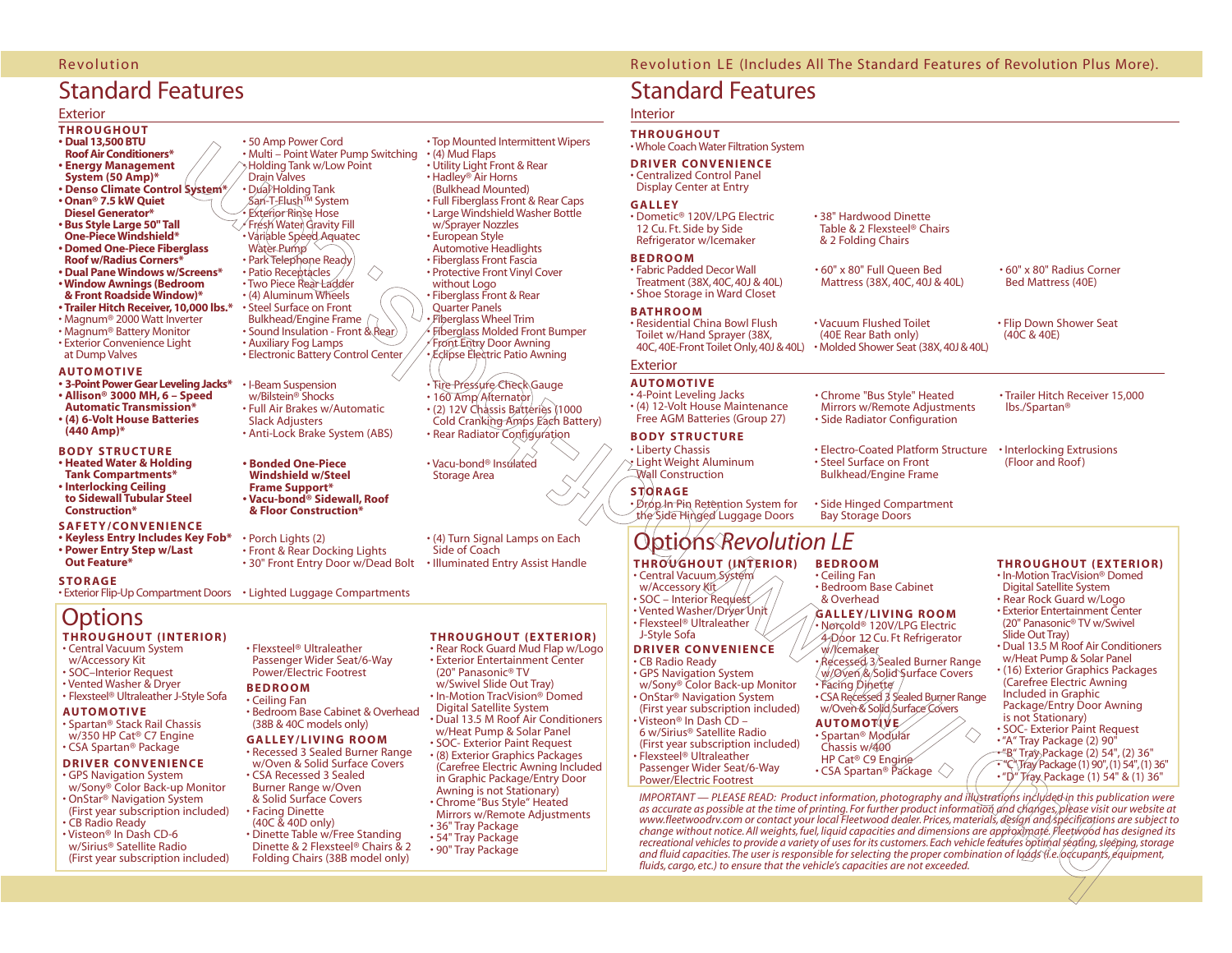# Weights and Measurements

|                                            | <b>REVOLUTION</b> |            |                         | <b>REVOLUTION LE</b> |                 |                 |           |           |  |
|--------------------------------------------|-------------------|------------|-------------------------|----------------------|-----------------|-----------------|-----------|-----------|--|
| <b>SPARTAN® CHASSIS</b>                    | 38B               | 40C        | 40D                     | 38X                  | 40C             | <b>40E</b>      | 40J       | 40L       |  |
| <b>Engine Displacement (Liters)</b>        | 7.2               | 7.2        | 7.2                     | 8.8                  | 8.8             | 8.8             | 8.8       | 8.8       |  |
| <b>Wheelbase (Inches)</b>                  | 252               | 266        | 266                     | 254                  | 278             | 278             | 266       | 266       |  |
| GVWR (lbs) <sup>1</sup>                    | 32,000            | 32,000     | 32,000                  | 34,000               | 34,000          | 34,000          | 34,000    | 34,000    |  |
| Front GAWR (lbs) <sup>2</sup>              | 12,000            | 12,000     | 12,000                  | 14,000               | 14,000          | 14,000          | 14,000    | 14,000    |  |
| Rear GAWR (lbs) <sup>2</sup>               | 20,000            | 20,000     | 20,000                  | 20,000               | 20,000          | 20,000          | 20,000    | 20,000    |  |
| <b>Base Weight (lbs)<sup>3</sup></b>       | 25,300            | 25,600     | 26,200                  | 27,900               | 28,000          | 28,200          | N/A       | N/A       |  |
| <b>GCWR</b> (lbs) <sup>4</sup>             | 42,000            | 42,000     | 42,000                  | 49,000               | 49,000          | 49,000          | 49,000    | 49,000    |  |
| <b>Hitch Rating Weight (lbs)*</b>          | 10,000            | 10,000     | 10,000                  | 15,000               | 15,000          | 15,000          | 15,000    | 15,000    |  |
| Tongue Weight (lbs)*                       | 1,000             | 1,000      | 000 <sub>1</sub>        | 1,500                | 1,500           | 1,500           | 1,500     | 1,500     |  |
| <b>Fuel Capacity (gal)</b>                 | 125               | 125        | 125.                    | 125                  | 125             | 125             | 125       | 125       |  |
| <b>DIMENSIONS AND CAPACITIES</b>           |                   |            |                         |                      |                 |                 |           |           |  |
| Overall Length <sup>5</sup>                | 38' 9"            | 39' 11"    | 39' $11$ <sup>y</sup>   | 39'.5"               | 40' 11.5"       | 40' 11.5"       | 39' 11.5" | 39' 11.5" |  |
| <b>Overall Height (with A/C)</b>           | 12' 6.5"          | $12'$ 6.5" | $12'$ 6.5 <sup>th</sup> | $12^{1/9"}$          | 12\10"          | 12' 10"         | 12' 10"   | 12' 10"   |  |
| Overall Width (maximum) <sup>6</sup>       | 101"              | 101"       | 101"                    | 101/                 | 101             | 101"            | 101"      | 101"      |  |
| <b>Interior Height (maximum)</b>           | 84"               | 84"        | 84"                     | 84"                  | 84'             | 84"             | 84"       | 84"       |  |
| <b>Interior Width (maximum)</b>            | 96"               | 96"        | 96"                     | 96"                  | $96^{\circ}$    | 96"             | 96"       | 96"       |  |
| <b>Fresh Water Holding Tank (gal)</b>      | 95                | 95         | 95                      | 95                   | 95 <sup>4</sup> | 95              | 95        | 95        |  |
| <b>Grey Water Holding Tank (gal)</b>       | 60                | 60         | 60                      | 60                   | 60              | 60              | 60        | 60        |  |
| <b>Black Water Holding Tank (gal)</b>      | 40                | 40         | 40                      | 40                   | 40              | $\overline{40}$ | 40        | 40        |  |
| Appliance LPG Tank (gal) (WC) <sup>7</sup> | 38                | 50         | 50                      | 38                   | 38              | $38^{\circ}$    | 38        | 38        |  |
| <b>Water Heater Tank (gal)</b>             | 10                | 10         | 10                      | 10                   | 10              | 10 <sup>6</sup> |           | 10        |  |

**Liquid Weight Reference:** Water (gal) = (8.3 lbs/3.8 kgs). Fuel (gal) = (7.1 lbs/3.2 kgs) LPG (gal) = (4.2 lbs/1.9 kgs). **Metric Conversion:** Multiply pounds x 0.453 to obtain kilograms. Multiply gallons x 3.785 to obtain liters.

| <b>REVOLUTION</b>                     |                                                                                 |
|---------------------------------------|---------------------------------------------------------------------------------|
| <b>Model:</b> Spartan® Chassis        | <b>Transmission:</b> Allison <sup>®</sup> 3000 MH, 6-Speed w/Electronic Shifter |
| <b>Engine:</b> Cat® C7                | <b>Alternator Amps: 160 Amp Leece Neville</b>                                   |
| <b>Torque:</b> 860 lb.-ft. @ 1600 RPM | Horsepower: 350 HP                                                              |

#### **REVOLUTION LE**

**REVOLUTION** 

| <b>Model:</b> Liberty Chassis          | <b>Transmission:</b> Allison <sup>®</sup> 3000 MH, 6-Speed w/Electronic Shifter |
|----------------------------------------|---------------------------------------------------------------------------------|
| <b>Engine:</b> $Cat® C9$               | <b>Alternator Amps: 160 Amp Leece Neville</b>                                   |
| <b>Torque:</b> 1150 lb.-ft. @ 1400 RPM | <b>Horsepower: 400 HP</b>                                                       |

1. GVWR (Gross Vehicle Weight Rating): Means the maximum permissible loaded weight of the motor home.The GVWR is equal to or greater than the sum of the unloaded vehicle weight plus the net carrying capacity.

2. GAWR (Gross Axle Weight Rating): Means the maximum permissible loaded weight a specific axle is designed to carry.

3. Base Weight: Means the estimated weight of the motor home without fuel, options, water, cargo or passengers.

4. GCWR (Gross Combined Weight Rating): Means the value specified by the motor home manufacturer as the maximum allowable loaded weight of this motor home with its towed vehicle.Towing and braking capacities may differ. Refer to Fleetwood and chassis manufacturer manuals for complete information.

5. Length taken from front bumper to rear bumper (excludes accessories).

6. Excludes safety equipment and awnings.

7. Tank Manufacturer's listed water capacity (WC). Actual LPG capacity is 80% of water listing as required by the safety code.

\* The chassis manufacturer recommends the installation of a supplemental brake control system to activate the brakes on the vehicle or trailer you are towing. N/A = Not available at time of printing.



# Setting the Standard in Motor Home Quality.

Fleetwood® prototypes are exposed to thousands of miles of durability testing. Those components that don't survive are redesigned until they do. This sets our standard in safety and durability.

**Reliable TuffPEX® plumbing runs throughout each vehicle creating a durable seal on all internal tubing. TuffPEX® assures water flow and functions in the coldest of temperatures.** The TuffPEX® system is an industry leader in quality plumbing.

**To assure a strong, weather-resistant structure, Fleetwood Vacu-bonds® all sidewalls, floors and ceilings to durable aluminum or steel frames.** The Vacu-bond<sup>®</sup> process is unmatched by many competitors.

**Fleetwood sinks and shelves are designed to handle full-size kitchenware.** Few competitors can say the same.

**Name Brand Components. Spartan®, Dupont®, Panasonic®, GE®, Flexsteel®, Moen®, Onan®, Norcold® and Dometic® to name a few.** We gather the best name brands in the industry to create a superior coach for you.